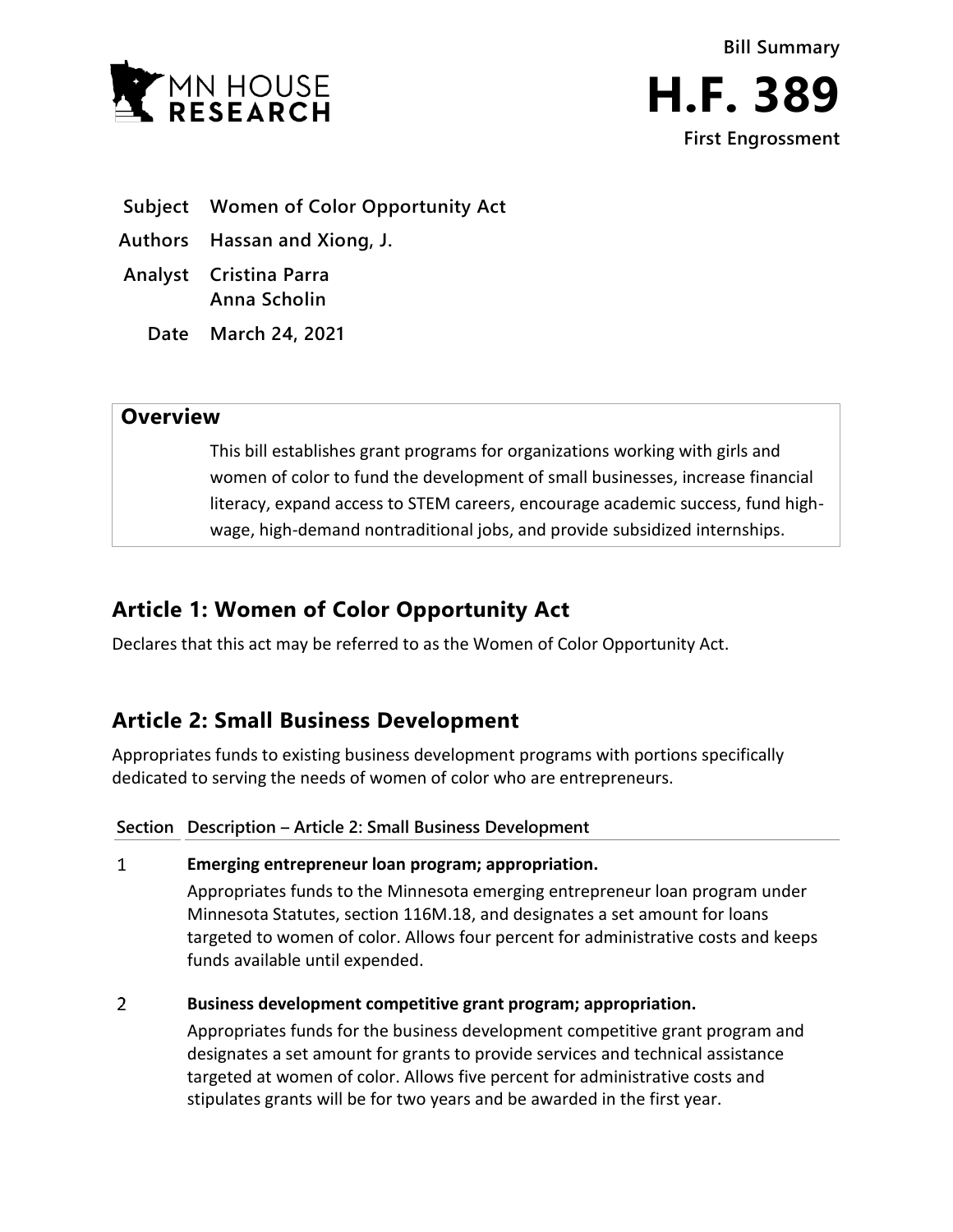# **Article 3: Financial Literacy**

Establishes a grant program to increase the financial literacy of girls and women of color.

### **Section Description – Article 3: Financial Literacy**

#### $\mathbf{1}$ **Competitive grant programs to increase the financial literacy of girls of color.**

Establishes a grant program to help girls and women of color gain financial literacy. Instruction must be culturally specific and provided in the primary language of the girls and women receiving the instruction. Requires the commissioner to report to the legislature on the grant program and outcomes disaggregated by specific categories. The report must include recommendations for a model program to increase the financial literacy of girls and women of color in Minnesota.

#### $\overline{2}$ **Appropriation.**

Appropriates funds for the competitive grant program. The onetime appropriation is available until expended.

## **Article 4: STEM Careers**

Establishes a grant program to encourage girls of color to explore and pursue STEM careers.

### **Section Description – Article 4: STEM Careers**

#### $\mathbf{1}$ **Pilot grant program to encourage girls of color to explore and pursue STEM careers.**

Establishes a grant program to encourage and support girls of color in exploring and pursuing STEM careers. Grant funds must be used for opportunities for best practices to encourage girls of color to explore STEM occupations and increase access of girls of color to programs leading to STEM occupations; or for financial assistance for services to help girls of color explore and pursue STEM careers. Grant recipients must develop a model program that other counties may replicate and use. Requires the commissioner to report to the legislature on the grant program and outcomes, disaggregated by certain categories.

### $\overline{2}$ **Appropriation; pilot grant program to encourage and support girls of color in exploring and pursuing STEM careers.**

Appropriates funds for the pilot grant program. The onetime appropriation is available until expended.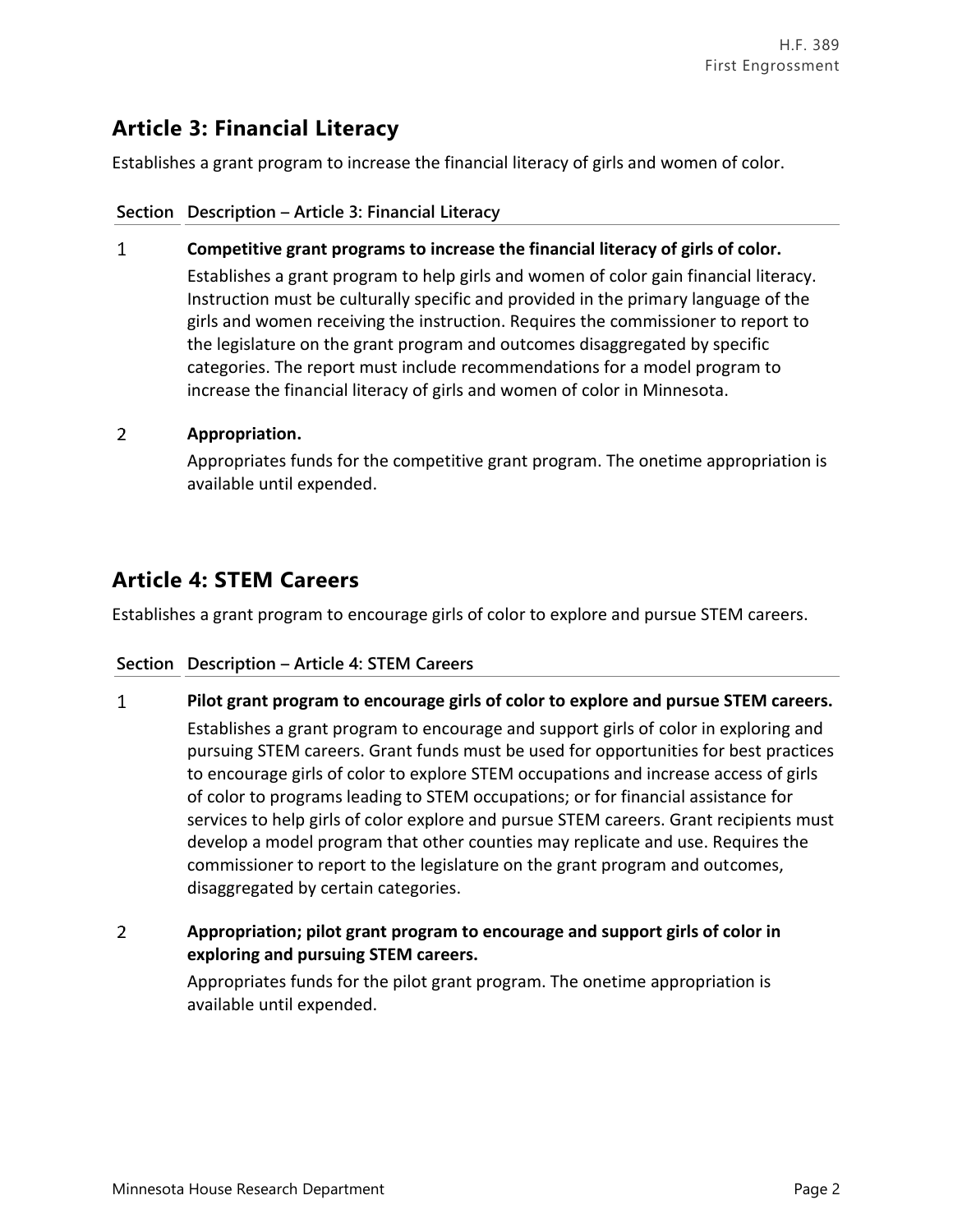# **Article 5: Academic Success**

Establishes a grant program to increase the academic success of girls of color.

### **Section Description – Article 5: Academic Success**

 $\mathbf{1}$ **Pilot grant program to increase the academic success of girls of color.**

> Establishes a grant program to increase the academic success of girls of color. Recipients must develop a model program that other counties may replicate and use. Requires the commissioner to report to the legislature on the grant program and outcomes, disaggregated by certain categories.

 $\overline{2}$ **Appropriation; pilot grant program to increase the academic success of girls of color.**

> Appropriates funds for the pilot grant program. The onetime appropriation is available until expended.

# **Article 6: High-Wage, High-Demand, Nontraditional Jobs Grants**

Appropriates money for the high-wage, high-demand nontraditional jobs grant program.

### **Section Description – Article 6: High-Wage, High-Demand, Nontraditional Jobs Grants**

 $\mathbf{1}$ **Appropriation.**

> Appropriates money for the high-wage, high-demand nontraditional jobs grant program under Minnesota Statutes, section 116L.99.

## **Article 7: Women's Foundation of Minnesota Internship Program**

Appropriated money for a grant to the Women's Foundation of Minnesota to fund an internship program for young women of color.

### **Section Description**

#### **Appropriation.**  $\mathbf{1}$

Appropriates money for a grant to the Women's Foundation of Minnesota to fund an internship program for young women of color that includes subsidized wages. This is a onetime appropriation and is available until June 30, 2022. Requires the commissioner to report to the legislature on the grant program and outcomes disaggregated by specific categories.